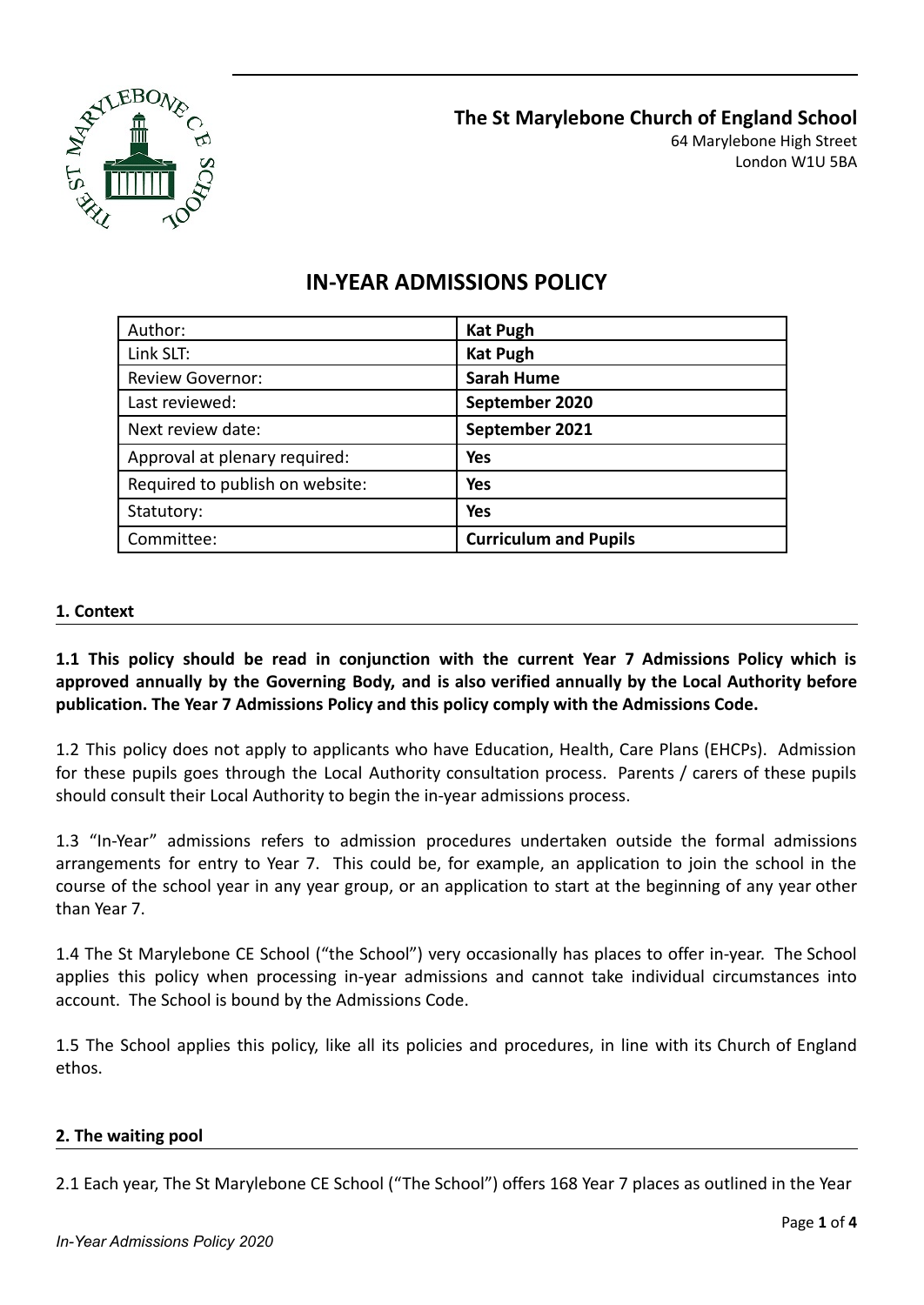7 Admissions Policy. The School is over-subscribed; places only become available if an existing pupil leaves.

2.2 In-Year admissions applicants are placed in the waiting pool (see 1.3 for the definition of in-year admissions). Every in-year admissions applicant is considered, according to the information available, in line with the way Year 7 admissions are administered. In this way, the School strives to maintain a balanced and comprehensive intake. *S*ee the *Allocating Places* section of the Year 7 Admissions Policy for more information.

**2.3 Year 11 in-year admissions:** the School does not think it is in pupils' interests to take pupils into Year 11 as the GCSE course is a 2-year course. The exception to this is in the case of Fair Access students, whose need for a school place is brought to the attention of the School by the Local Authority. If there are places available, and if appropriate for the pupil, the School will consider taking in-year applicants of Year 11 age into Year 10 to give the pupil a greater chance of progress and attainment in her studies.

# **3. Allocation of places from the waiting pool**

3.1 In allocating in-year admissions places, the School will fulfil its duty with respect to pupils with Education, Health and Care Plans (EHCPs), Looked After Children and pupils on the Local Authority Fair Access list and Pupils without School Places list. See 3.3 below.

3.2 The following criteria are applied to all other in-year admissions:

- If a Performing Arts place becomes available (i.e. if a pupil who was offered a place at the School on a Performing Arts scholarship leaves), the place will be filled by one of the pupils already in the School. The place freed by this procedure will then be filled in the same way as other places (see below).
- If a Church of England or Open place becomes available, the School will use the available information to allocate the place using the priority order used for Year 7 Admissions (see the *Allocating Places* section of the Year 7 Admissions Policy).
- For entry into Key Stage 4, the School takes care to ensure that the student can access the GCSE courses available. In these cases, the School will offer a discussion with a member of staff who can advise on this process. If the School's KS4 curriculum offer is not suitable for the student, the School will not be in a position to offer a place as this would not be in the interests of the student.
- In the case of applicants for places in Year 7 only, from September-December, please see the *In-Year Admissions* paragraph on page 4 of the Year 7 Admissions Policy.

#### **3.3 Admission of vulnerable children who are hard to place outside the normal round of admissions**

"Vulnerable" pupils in this sense are those who do not have school places for social, emotional, geographical or educational reasons and therefore appear on the Local Authority's list of "Pupils Without School Places" or "Fair Access pupils". These pupils are also sometimes known as "Hard to Place". The School is committed to taking its fair share of vulnerable children who are hard to place, in accordance with locally agreed protocols. Accordingly, outside the normal round of admissions, the Governing Body will give consideration to a pupil whose admission is requested under any local protocol which carries the agreement of both the Governing Body and the Diocese for the current admission year.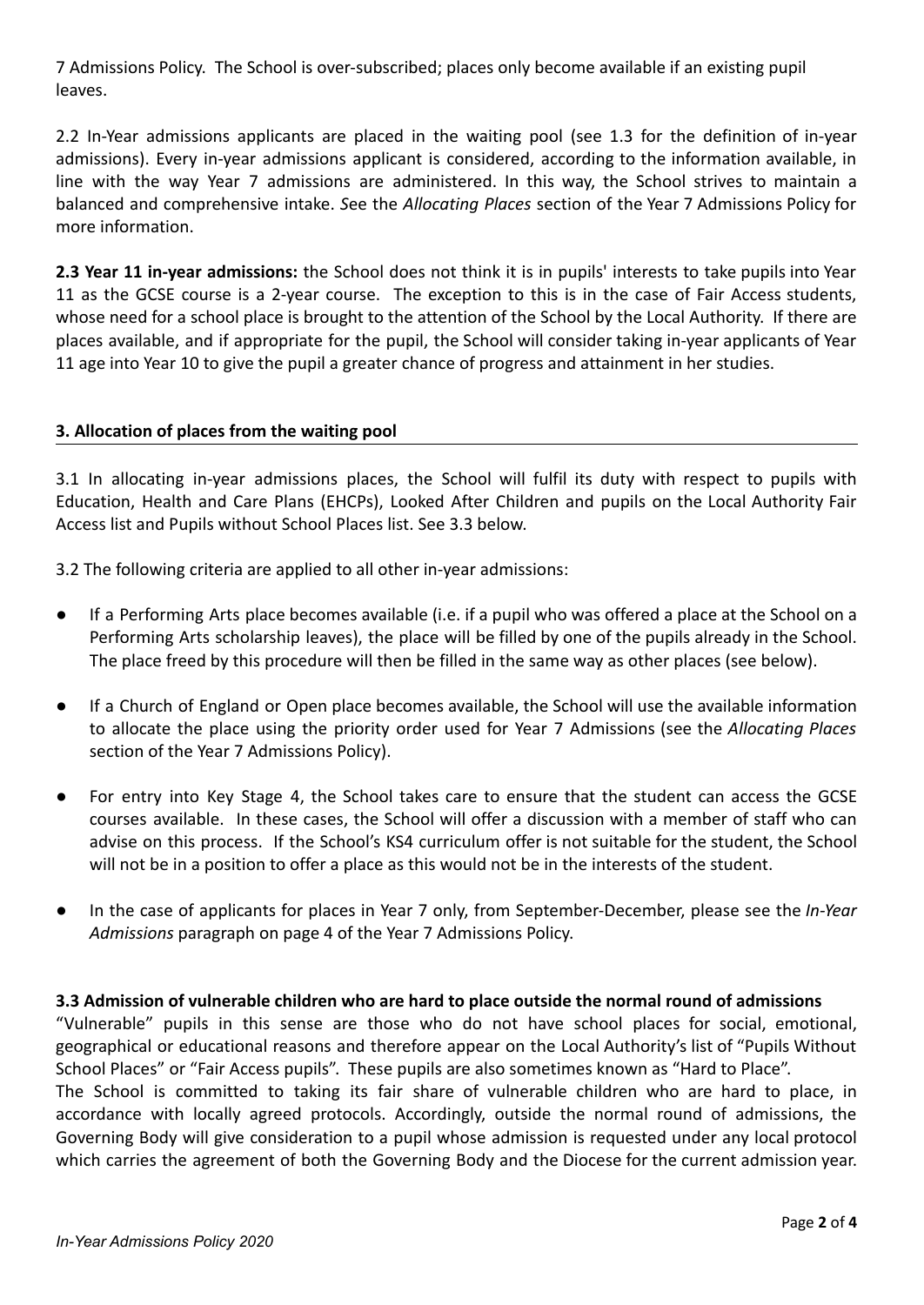The Governing Body may do this even when admitting the pupil would exceed the normal admission number.

## **4. Tie Break**

4.1 If it is necessary to decide between candidates who have equal claims to a place under one of the above criteria, priority will be given to those living nearest the School at the date of application, as measured by a straight line on a map (see Tie Break section of the Year 7 Admissions Policy).

### **5. Withdrawal of a place**

5.1 If it subsequently appears that a place has been offered in reliance on information that subsequently is shown to be materially incorrect or misleading (eg. the parental address) and that the place would not have been offered had the information been correct, the School may withdraw the offer, even if the pupil has already started at the School.

### **6. In-year admissions application procedure**

To be considered for an in-year admissions place, the applicant's parent or carer must complete the In-Year Admissions Application Form. There are two ways to do this:

- a) The form can be completed online and, once submitted, it will be added automatically to the School's In-Year Admissions database.
- **b)** A paper form can be requested either by email from [admissions@stmaryleboneschool.com](mailto:admissions@stmaryleboneschool.com) or by phoning 020 7935 4704. The form must then be posted, with supporting documents to the School, for the attention of the Admissions Officer.

#### **Contact details:**

The Admissions Officer, The St Marylebone CE School, 64 Marylebone High Street, London W1U 5BA Email:admissions@stmaryleboneschool.com.

The In-Year Admissions Application Form should be accompanied, or followed by the following documentation:

- a copy of the pupil's most recent school report (used solely to determine the admissions band into which the child falls; not for selection purposes)
- (for Church of England applicants) a completed Clergy Form (available from the School).

### **7. Waiting pool timeframes**

7.1 Names in the waiting pool are not carried over from one academic year to the next. For example, an applicant for a Year 8 place in the academic year beginning September 2015 will stay in the waiting pool only until the end of that academic year in July 2016.

7.2 Applicants who wish to remain in the waiting pool at the end of the academic year must complete the online form again.